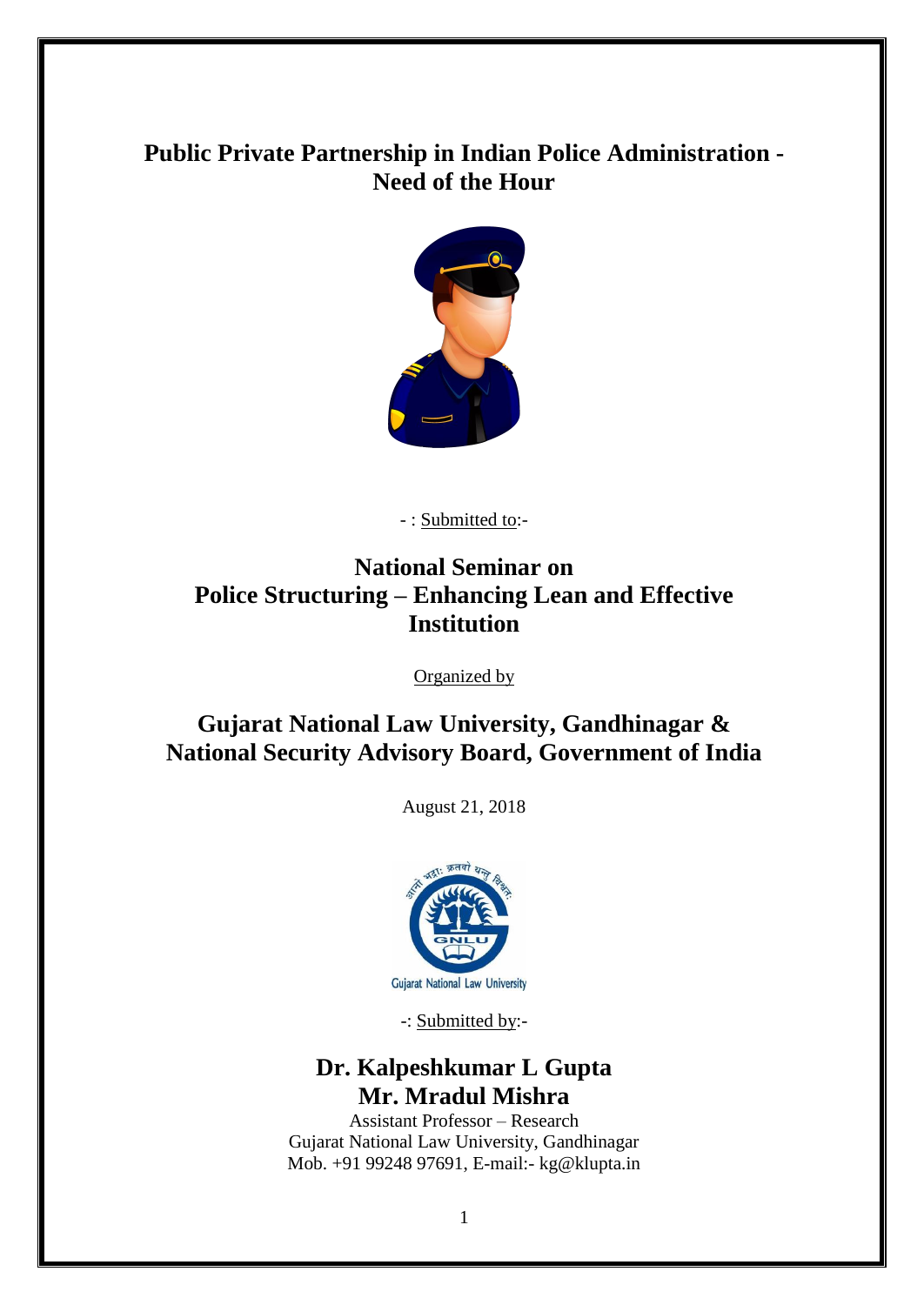# **Public Private Partnership in Indian Police Administration - Need of the Hour**

### **Abstract**

For a democracy the most important aspect is to maintain rule of law in the country. This duty of maintaining rule of law lies with the police department because of which its functions have always been under scrutiny. The police in India is governed by ages old Indian Police Act of 1861 and there is no doubt that with the changing circumstances police also need changes in their day to day administration. Continuous administrative and legislative reforms over the past few decades have allowed the police to work with other forces and various public sector undertakings so that their objectives can be efficiently achieved. However, these attempts are not helping as expected and to meet the challenges of a changing nation while maintaining high standard of community service, it is highly required that partnerships with private organizations must be encouraged and Public Private Partnership model in the police administration must be introduced. This paper discusses the ideas behind PPP model and discusses the benefits if PPP model is adopted in the police administration. The paper suggests some areas where PPP model can be really effective such as infrastructure development of police stations, CCTV services, traffic management etc. Further, the paper recommends, under PPP model, to develop National Police Application, an application which will work throughout the country and the public need not use different applications of different states.

Key Words:- PPP, Rule of Law, Police Reforms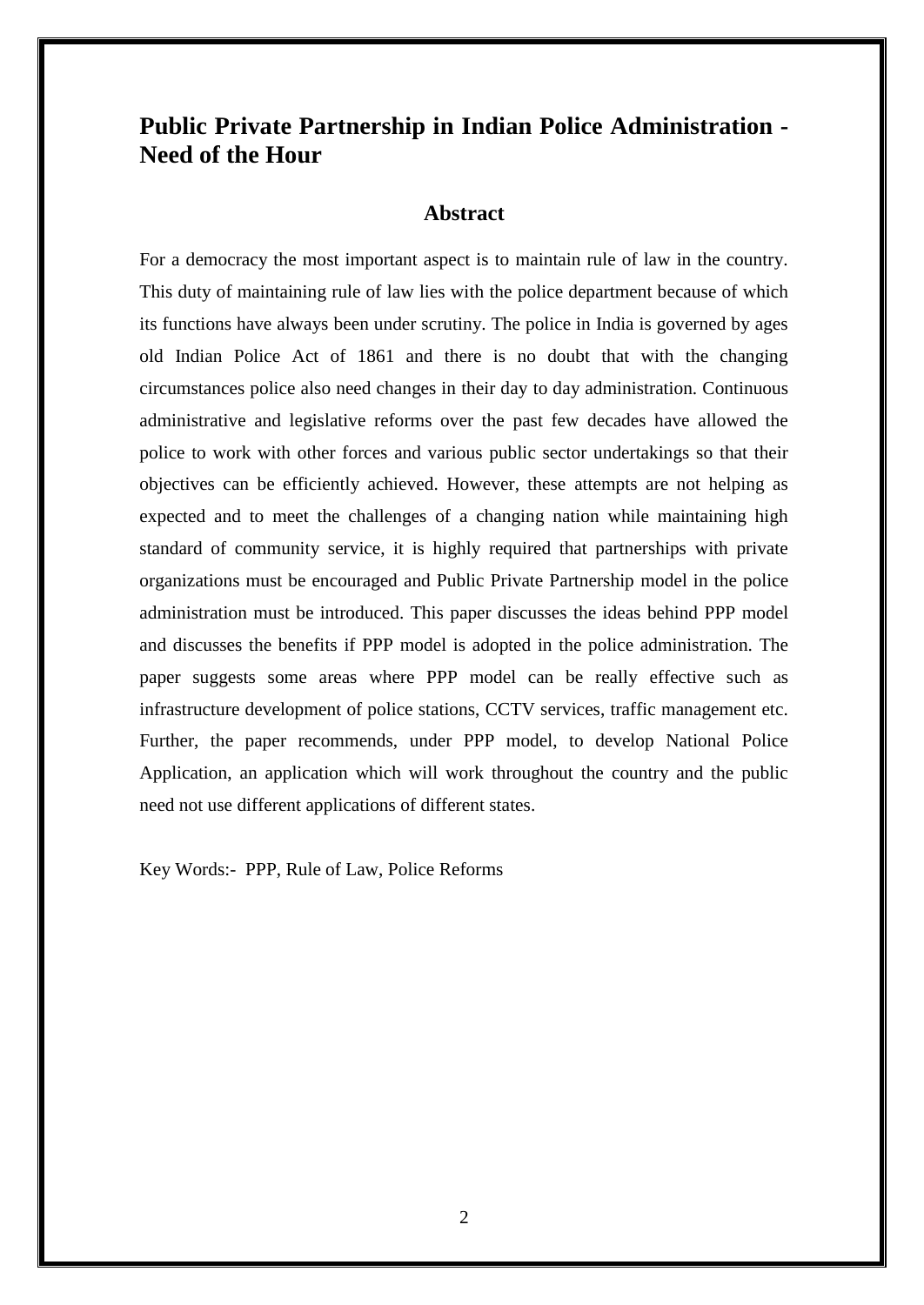### **INTRODUCTION**

In a welfare society, the government has to do multifarious functions and sometimes it becomes difficult on the part of the government to perform all those functions in an effective and efficient manner and so the government hires the private sector for those functions which are essentially to be performed by the government. Thus, when the government hires any private sector entity to perform certain function which are essentially to be performed by the government, the term used for those model is Public-Private Partnership (Hereinafter PPP). As is clear from the name also, it is a kind of arrangement between the government entity on one hand and any private entity on the other hand to facilitate the public services. Although it is very difficult to define PPP, National Public Private Partnership Policy 2011 defines PPP in following terms:

*"A Public Private Partnership (PPP) means an arrangement between the government/statutory entity/government owned entity on one side and a private sector entity on the other, for the provision of public assets and/or public services, through investments being made and/or management being undertaken by the private sector entity, for a specified period of time, where there is well defined allocation of risk between the private sector and the public entity and the private entity receives performance linked payments that conform (or are benchmarked) to specified and pre-determined performance standards, measurable by the public entity or its representative."*

India is a country where people of various cultures, religions reside and it is a herculean task to maintain law and order in such society. The primary duty of the police is to maintain law and order and crime prevention. The police also play an important role in providing security to the people and ensuring that the decisions of the government and courts are respected by the people and the democracy prevails. When we look at today's scenario of growing violence and social conflicts and new dimensions of crimes coming into picture, the role of police become more challenging. On the other hand, police is confronted with various operational issues which decreases the level of ability and which need to be addressed to make the police more efficient and effective. One of the methods which can address this challenge is the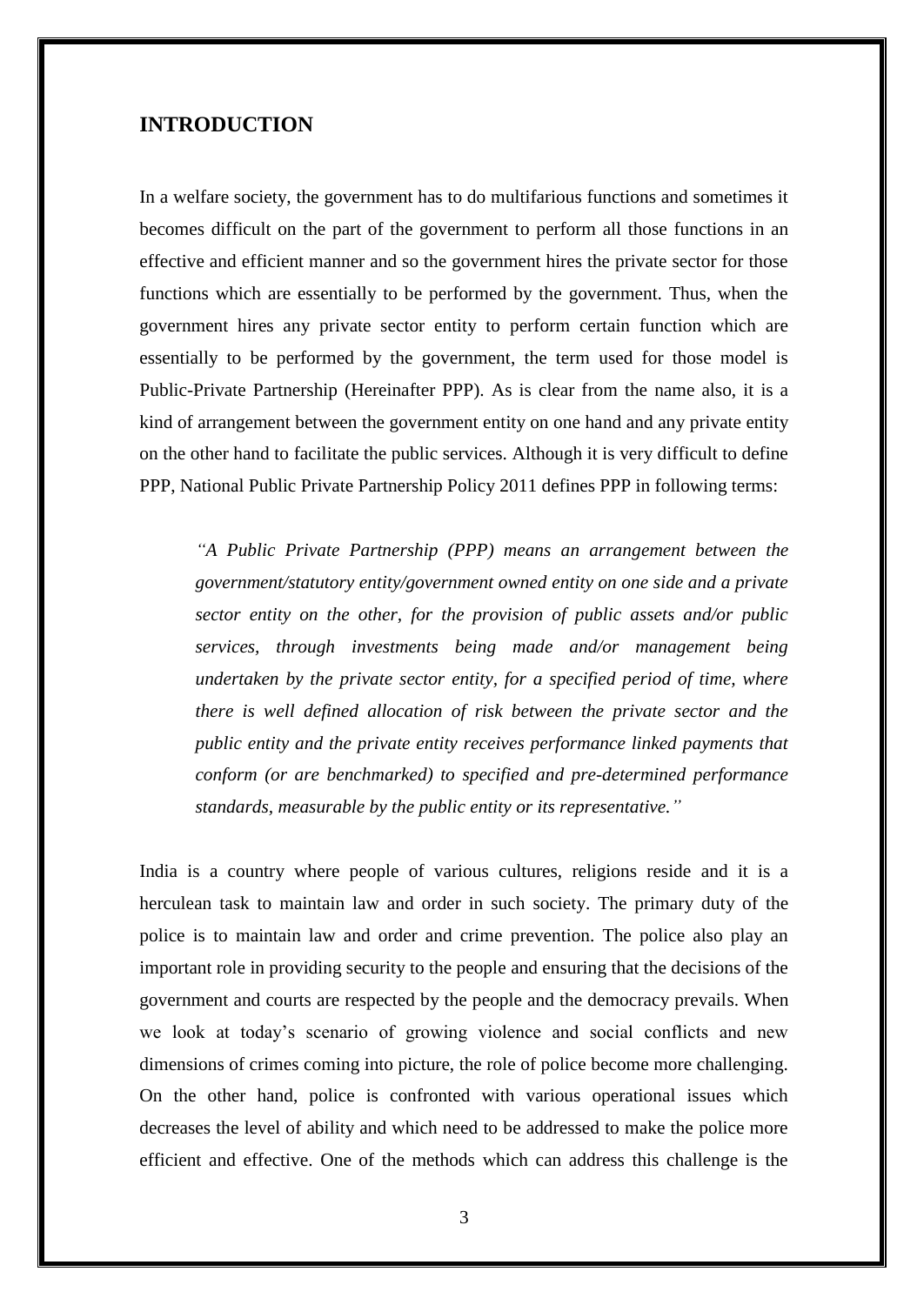implementation of Private-Public Partnership in Police administration. The PPP model can be introduced in the police administration at various levels and in different segments like infrastructure development including residential apartments and police stations and traffic management.

Various committees and commissions like National Police Commission (1977), Julio Ribeiro Committee (1998-1999), Padmanabhaiah Committee (2000) and Malimath Committee (2003) have submitted their reports on police reforms but majority of the recommendations have not been executed by the government and because of that there has been a significant gap between police and citizens and the image of police is not getting better in the eye of citizens. Police forces often face different level of financial and operational challenges like the issues of lack of personnel, weaponry and effective training. All these issues can be appropriately addressed by allowing the police to work in partnership with private sector entities. This may be a new development for the police force but it is highly required to meet the challenges of changing dimensions and maintaining high standard of services.

The crime rate is getting higher and higher every year. Though there are stringent laws to curb it but it seems like there is no fear of punishment among the offenders and so the time has come that something new must be tried in crime prevention and that can be done through collaborative partnerships with non-governmental organizations, private firms, social service providers and other private entities. The government can take help of private organizations in the area of providing technical assistance in crime investigation, serving of summons, monitoring suspects and prisoners, managing juveniles, conducting traffic control etc. These activities can be taken care of by the private entities effectively and the burden of the police force can be lowered down.

### **PUBLIC PRIVATE PARTNERSHIP - WHY?**

'We recognize the importance of strengthening public private partnerships in preventing and countering crime in all its forms and manifestations. We are convinced that through the mutual and effective sharing of information, knowledge and experience and through joint and coordinated actions,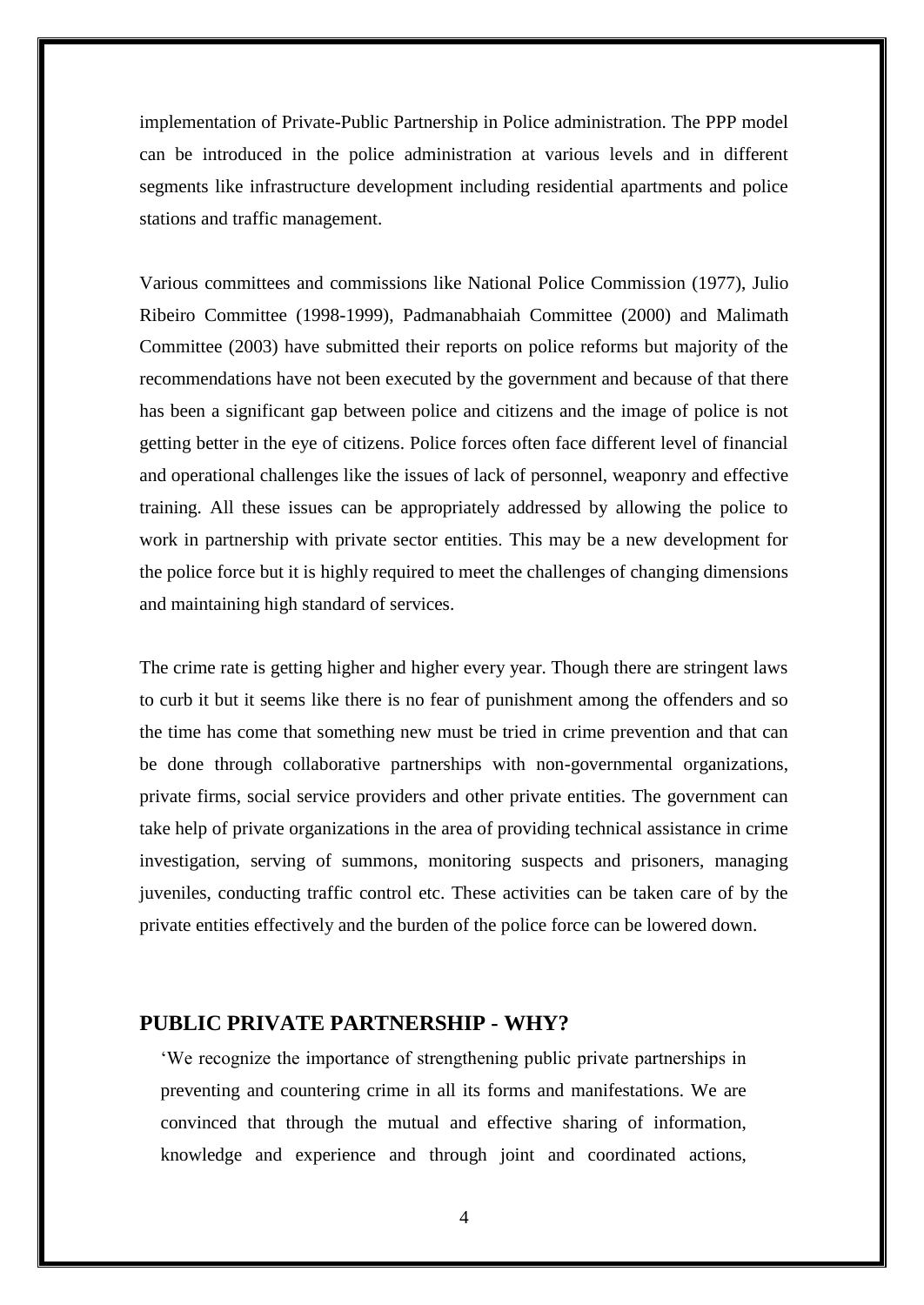Governments and businesses can develop, improve and implement measures to prevent, prosecute and punish crime, including emerging and changing challenges.' <sup>1</sup>

Paragraph 34, The Salvador Declaration 2010

Traditionally, there has been a strict demarcation of roles between the State and Private sector, both carrying out their responsibilities towards harmonious construction of the society. The State vested with a political authority to govern the sovereign must ensure overall development and prosperity, through meticulous planning and implementation of schemes. This task is tough to carry out especially in a densely populated and diverse nation like India. With the advancement in time and technology, the State has frequently found itself in a position to devise ways through which necessary facilities can reach the citizens. Budgetary constraints and ageing in terms of technology mar a majority of State-funded projects. With such concerns Governments across the globe have taken steps forward, garnering partnership with the private sector in order to provide better infrastructure and services to the public.

As briefed above, a Public-Private Partnership (PPP) is a co-funding approach to the development of public investments such as infrastructure projects, or the provision of services; this may involve partnerships between the private sector and governments, government bodies, the police etc., also non-government organizations, institutes, foundations and universities.

PPPs combine the skills and resources of both the public and private sectors through sharing of risks and responsibilities which enables governments to benefit from the expertise of the private sector, and allows them to focus instead on policy, planning and regulation by delegating day-to-day operations.<sup>2</sup> This model of developmental and inclusive governance has been accepted worldwide, more importantly by organizations such as the United Nations; following are some notable International and Regional Organizations –

 United Nations Economic and Social Commission for Asia and the Pacific (ESCAP)

<sup>1</sup> https://www.unodc.org/documents/crime-congress/12th-Crime-

Congress/Documents/Salvador\_Declaration/Salvador\_Declaration\_E.pdf

<sup>&</sup>lt;sup>2</sup>https://ppp.worldbank.org/public-private-partnership/about-public-private-partnerships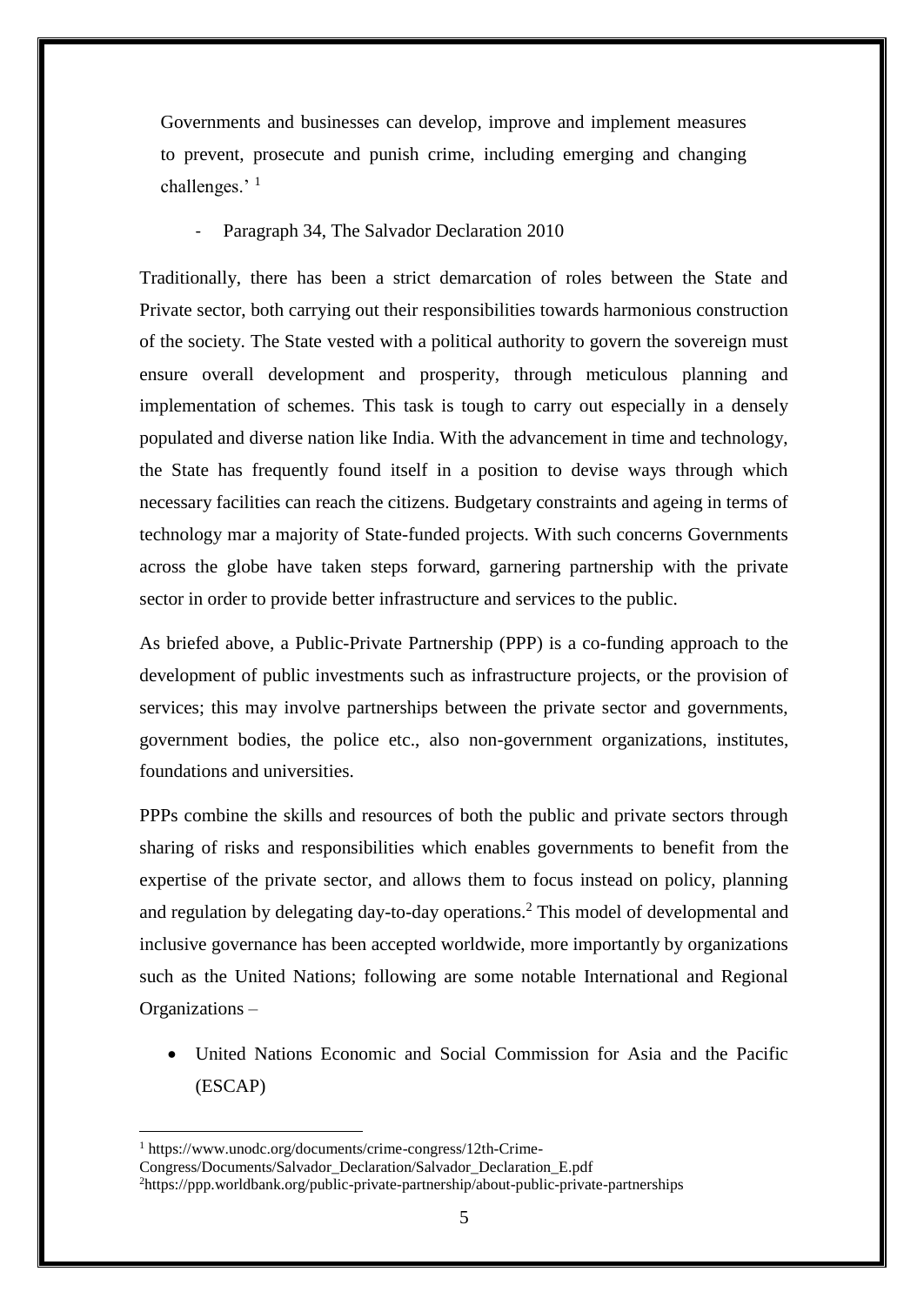- United Nations Economic Commission for Europe (UNECE)
- International Project Finance Association (IPFA)
- European PPP Expertise Corner (EPEC)
- European Institute of Public Administration (EIPA)

 South African Development Unit (SADC) Public- Private Partnership Network Public-private partnerships (PPPs) take a wide range of forms varying in the extent of involvement of and risk taken by the private party. The terms of a PPP are typically set out in a contract or agreement to outline the responsibilities of each party and clearly allocate risk. The graph below depicts the spectrum of PPP agreements.<sup>3</sup>



While looking at the PPP model, it is essential to talk about its benefits. With an amalgamation of the strengths of the public and private sector, there is a high chance of the society benefitting in the following ways<sup>4</sup>:

 They provide better infrastructure solutions than an initiative that is wholly public or wholly private. Each participant does what it does best;

1  $3id.$ 

<sup>4</sup>https://www.thebalancesmb.com/public-private-partnership-pros-and-cons-844713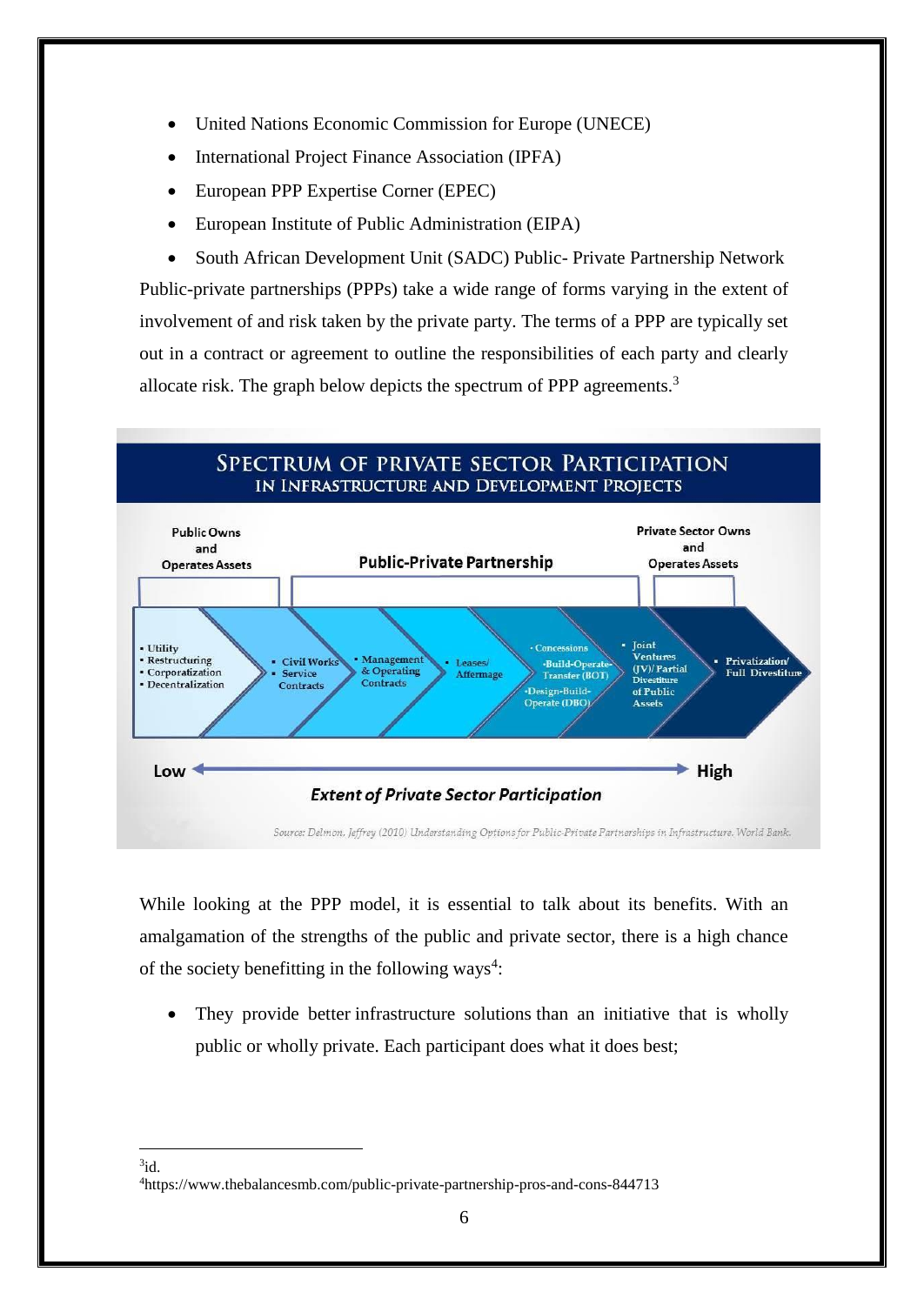- They result in faster project completions and reduced delays on infrastructure projects by including time-to-completion as a measure of performance and therefore of profit;
- A public-private partnership's return on investment or ROI might be greater than traditional, entirely private or government methods. Innovative design and financing approaches become available when the two entities work together;
- Risks are fully appraised early on to determine project feasibility. In this sense, the private partner can offer a break on unrealistic government promises or expectations;
- The operational and project execution risks are transferred from the government to the private participant, which usually has more experience in cost containment;
- Public-private partnerships may include early completion bonuses that further increase efficiency. They can sometimes reduce change order costs as well;
- By increasing the efficiency of the government's investment, it allows government funds to be redirected to other important socioeconomic areas;
- Greater efficiency of PPPs reduces government budgets and budget deficits;
- High-quality standards are better obtained and maintained throughout the life cycle of the project;
- Public-private partnerships that reduce costs also allow lower taxes.

Sowing the seeds of a PPP model may look easier but nurturing of the same is difficult. There a number of risks involved with this model, which are summed up as follows<sup>5</sup>:

- Development, bidding and ongoing costs in PPP projects are likely to be greater than for traditional government procurement processes - the government should therefore determine whether the greater costs involved are justified;
- There is a cost attached to debt While private sector can make it easier to get finance, finance will only be available where the operating cashflows of the project company are expected to provide a return on investment (i.e., the cost

<sup>5</sup>https://ppp.worldbank.org/public-private-partnership/overview/ppp-objectives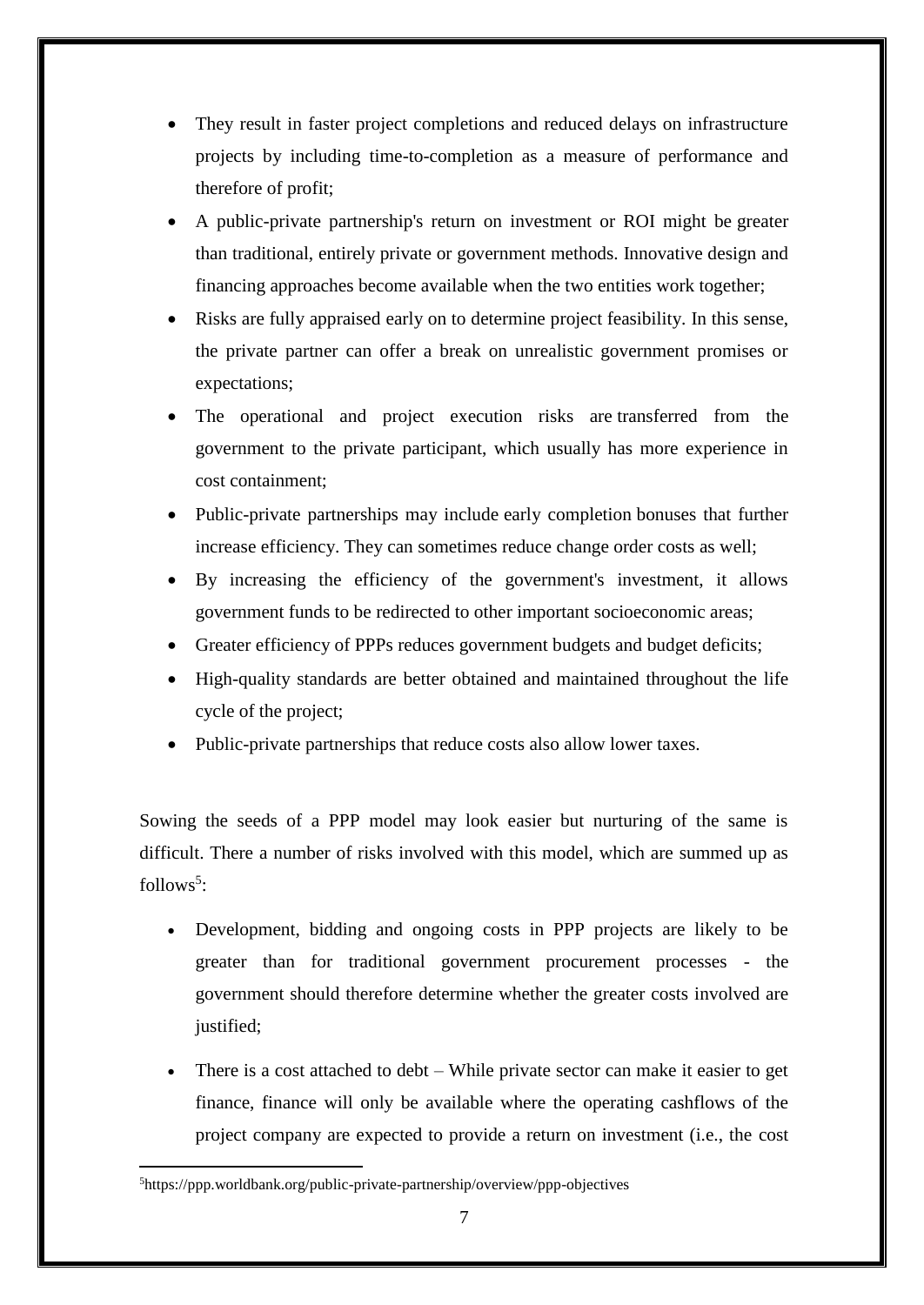has to be borne either by the customers or the government through subsidies, etc.)

- Some projects may be easier to finance than others, some projects will generate revenue in local currency only, while others will provide currency in dollar or other international currency and so constraints of local finance markets may have less impact;
- Some projects may be more politically or socially challenging to introduce and implement than others - particularly if there is an existing public sector workforce that fears being transferred to the private sector, if significant tariff increases are required to make the project viable, if there are significant land or resettlement issues, etc.
- There is no unlimited risk bearing private firms (and their lenders) will be cautious about accepting major risks beyond their control, such as exchange rate risks/risk of existing assets. If they bear these risks then their price for the service will reflect this. Private firms will also want to know that the rules of the game are to be respected by government as regards undertakings to increase tariffs/fair regulation, etc. Private sector will also expect a significant level of control over operations if it is to accept significant risks
- Private sector will do what it is paid to do and no more than that therefore incentives and performance requirements need to be clearly set out in the contract. Focus should be on performance requirements that are out-put based and relatively easy to monitor
- Government responsibility continues citizens will continue to hold government accountable for quality of utility services. Government will also need to retain sufficient expertise, whether the implementing agency and/ or via a regulatory body, to be able to understand the PPP arrangements, to carry out its own obligations under the PPP agreement and to monitor performance of the private sector and enforce its obligations
- The private sector is likely to have more expertise and after a short time have an advantage in the data relating to the project. It is important to ensure that there are clear and detailed reporting requirements imposed on the private operator to reduce this potential imbalance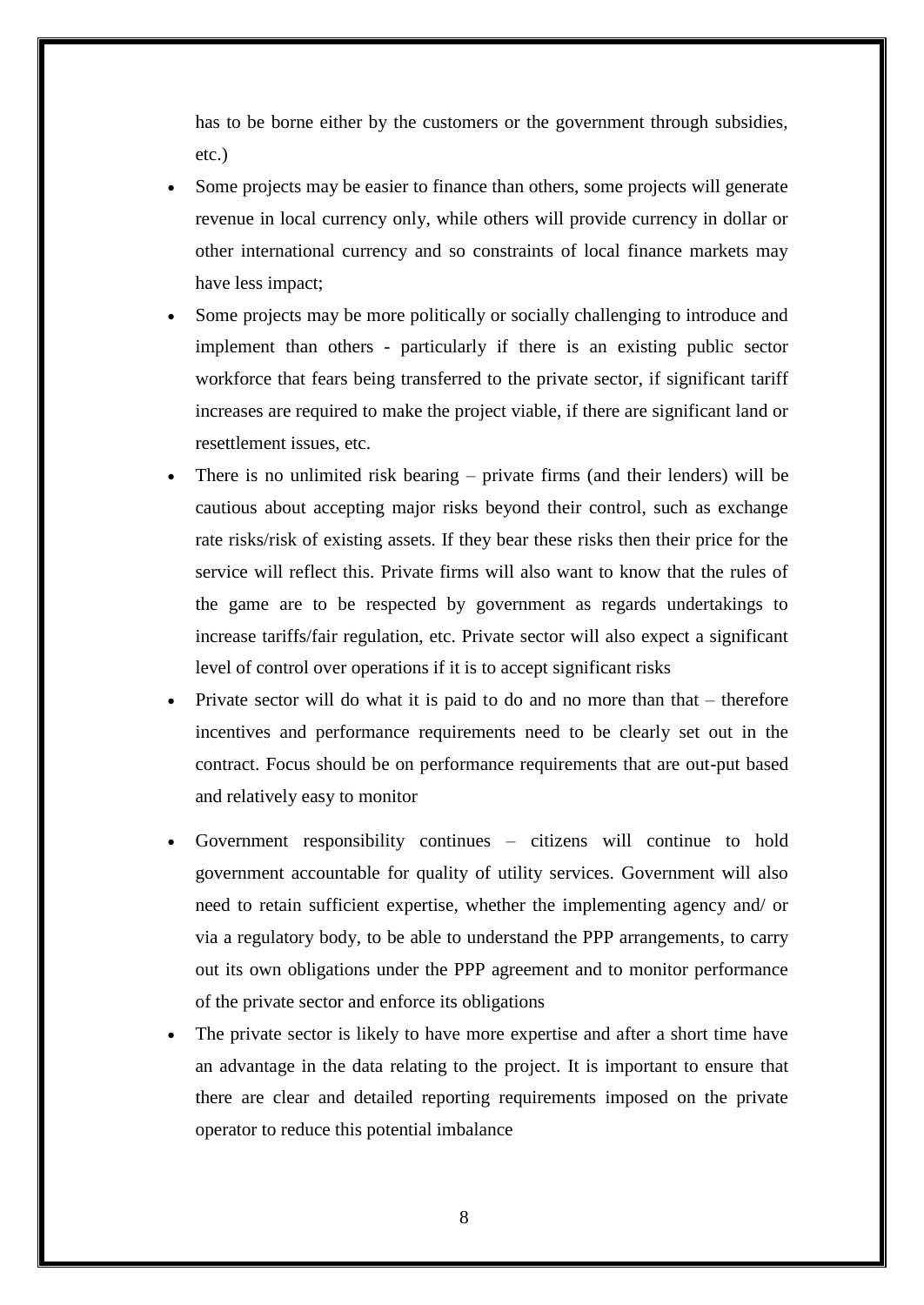- A clear legal and regulatory framework is crucial to achieving a sustainable solution
- Given the long-term nature of these projects and the complexity associated, it is difficult to identify all possible contingencies during project development and events and issues may arise that were not anticipated in the documents or by the parties at the time of the contract.

While talking about implementation of the PPP model to police administration, there are a few instruments that have given recognition to this model. Some notable examples of the Public-Private Partnerships in the area of police administration and crime prevention are:

- **CyberCap** It is a non-profit organization that has functioning since more than two decades at Montreal, Canada. It is largely perceived that youth definitely has more tendencies to turn towards crime of various types, this organization provides training to young people in personal, social or professional difficulty, who run a high risk of turning towards crimes, and even ex-offenders as well as their families. Such training is imparted through multimedia. This organization has public-private partnerships with global organizations such as Microsoft, Ubisoft, Radio Canada, TSQ Television, Quebec banks; these organizations provide funding as well as resources like computers and materials.<sup>6</sup>
- **SulAmerica Peace Parks**, Brazil- This is an insurance company working with local youth at risk and their communities as well as in high risk areas, to recover public spaces.
- **Bogotá Comó Vamos**, Colombia- This is a shining example of 'citizen exercise' of monitoring changes in the management of a particular geographical area and its impact on the quality of life of its citizens. The work of Bogotá Como Vamos has been to combine the analysis of technical indicators and the citizen perception that allows to know the results of the management. It also organizes forums, technical work tables, citizen debates, makes early warnings about potential problems in the city and develops communication strategies to include key issues for Bogotá in the public

<sup>6</sup> http://cybercap.qc.ca/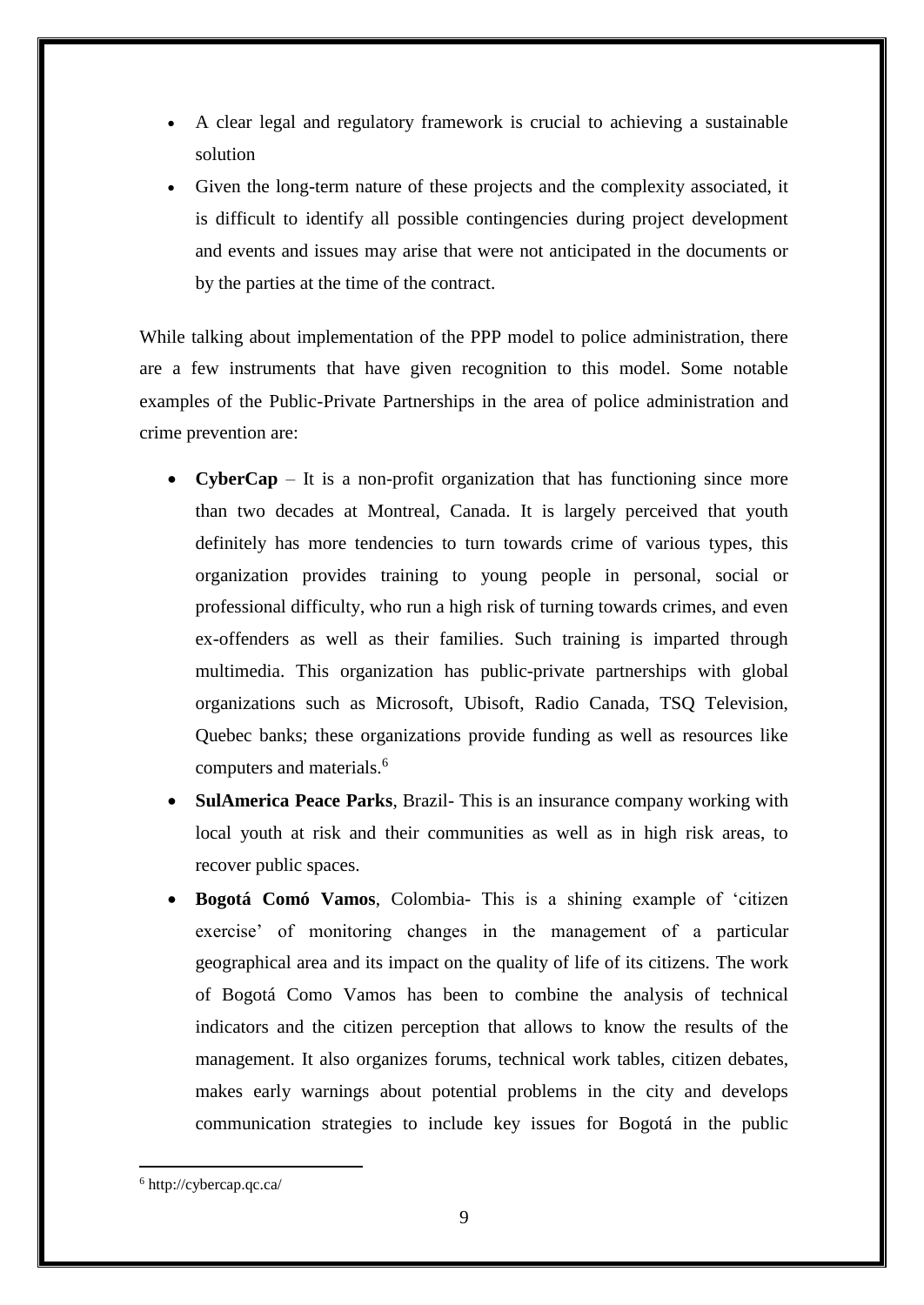agenda.<sup>7</sup> The major aims of the organization are an effective and transparent government along-with a better informed, responsible and participative citizenry. <sup>8</sup> Further, it has established partnerships with publishing house El Tempio, Corona Foundation and Bogota Chamber of Commerce to organize permanent discussion forum to promote improved and effective local public safety policies, and public accountability.

- **Encuestas de Victimization**, Peru- In a major victimization survey, various mining and cement companies and the Andean Development Corporation come together for carrying out national as well as urban victimization surveys. The areas covered are Lima and its 35 municipalities and 23 other large cities.
- **Prevention & Assistance to Survivors of Trafficking (PAST**), India- PPPs between International Organization on Migration and businesses, Chambers of Commerce, Indian Industry Conference, governments and civil society. The services provided range from rehabilitation, training, employment opportunities, micro-credit, and support for survivors, as well as peer education training and awareness raising.

## **PPP IN POLICE ADMINISTRATION**

There are areas like prison management, retirement homes, correctional homes, guiding private properties etc. which can be worked under the PPP model and by doing that the efficiency of the police can be enhanced. There are countries which have adopted PPP model in developing police administration and the results are encouraging. Some of the successful examples of PPP model in Police administration are as following:

**1. Lincolnshire Police (UK):** The Lincolnshire County Police Force entered into an agreement with a private security firm named G4S in 2012 and G4S started to handle following functions

- Force control room- responding to emergency calls
- Entering and updating crime records

<sup>7</sup> About Bogotá How to go http://www.bogotacomovamos.org/acerca/ 8 Id.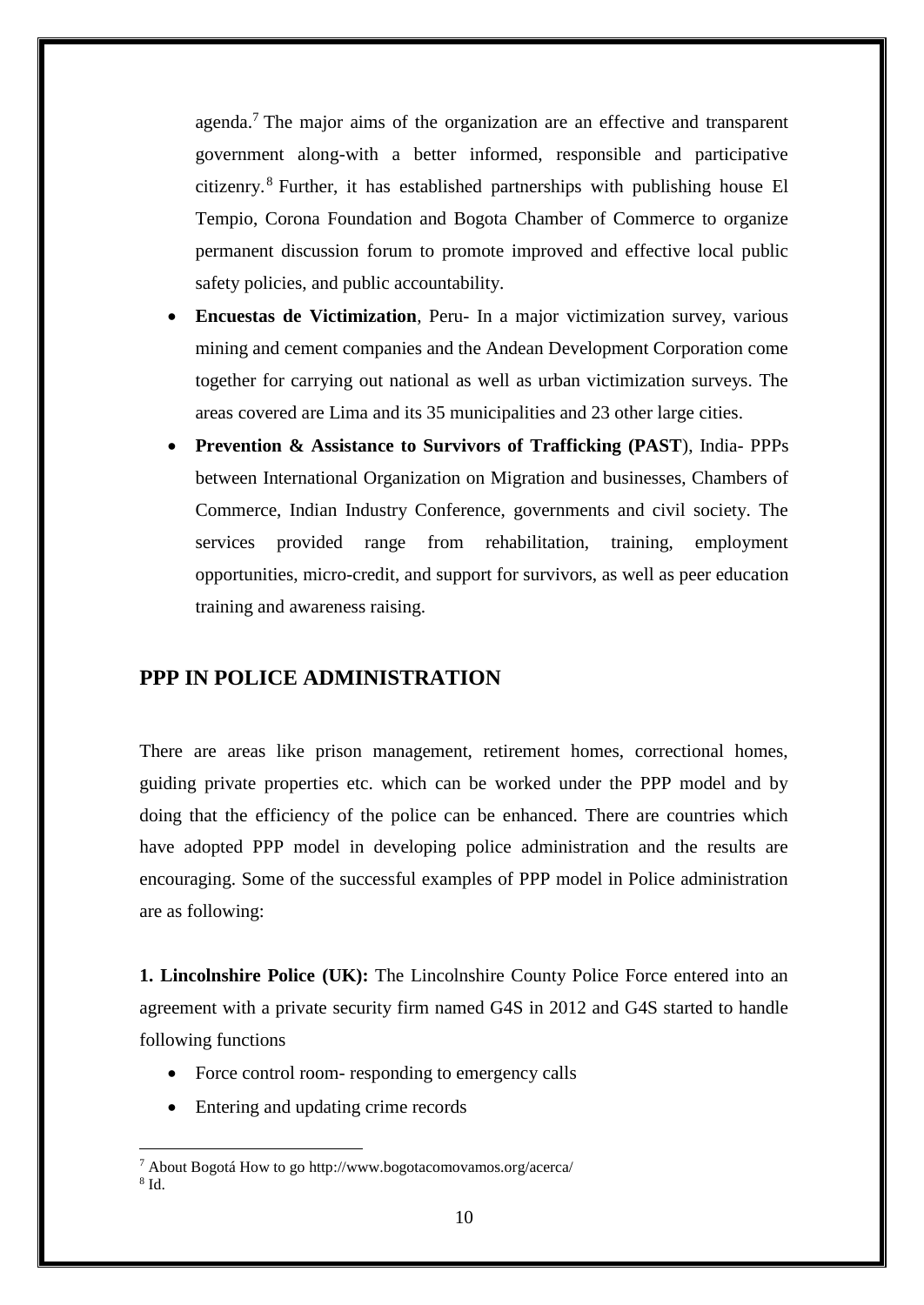- Transportation of detainee/prisoner
- Management of crime files
- Property management, building maintenance, vehicle fleet operations
- Monitoring of offenders who are out on bail or parole

**2. Frederik Police Department:** They started partnership with universities and colleges to use the resources of the universities/colleges and get benefit by them. Students of universities and colleges also started working as interns and helping them in their office management.

**3. Hong Kong Police:** Mobile radios are an important tool for efficient policing. Most of the times these radios function properly but when the police officers are required to enter any building or basement then there becomes operational issues with the radios as they become unable to transmit and receive airwaves through solid structures of building and basement.

Hong Kong Police while partnering with the private sector configured the enterprise network of police force with indoor facility of mobile operators and by doing that Hong Kong police is now able to achieve full coverage through shopping malls and skyscraper buildings. On one hand this has saved the money of Government while on the other hand provided extra income for the private mobile operators and of course the main beneficiary is the public of Hong Kong.

**4. PPP in Traffic enforcement:** Courtiers like Italy, United Kingdom, Spain and Belgium are using PPP model in their traffic management in one or the other ways. UK: National Traffic Control Centre (NTCC) was set out near Birmingham under the PPP model to provide accurate traffic information for Road users and transport operators throughout England.

Italy: Government of Italy entered into an agreement with Fiat and Mizar under the PPP model to develop a metropolitan area traffic operations center integrated with a real time public transport monitoring system.

Belgium: Belgium government has tied up with mobile service providers to provide real time traffic information.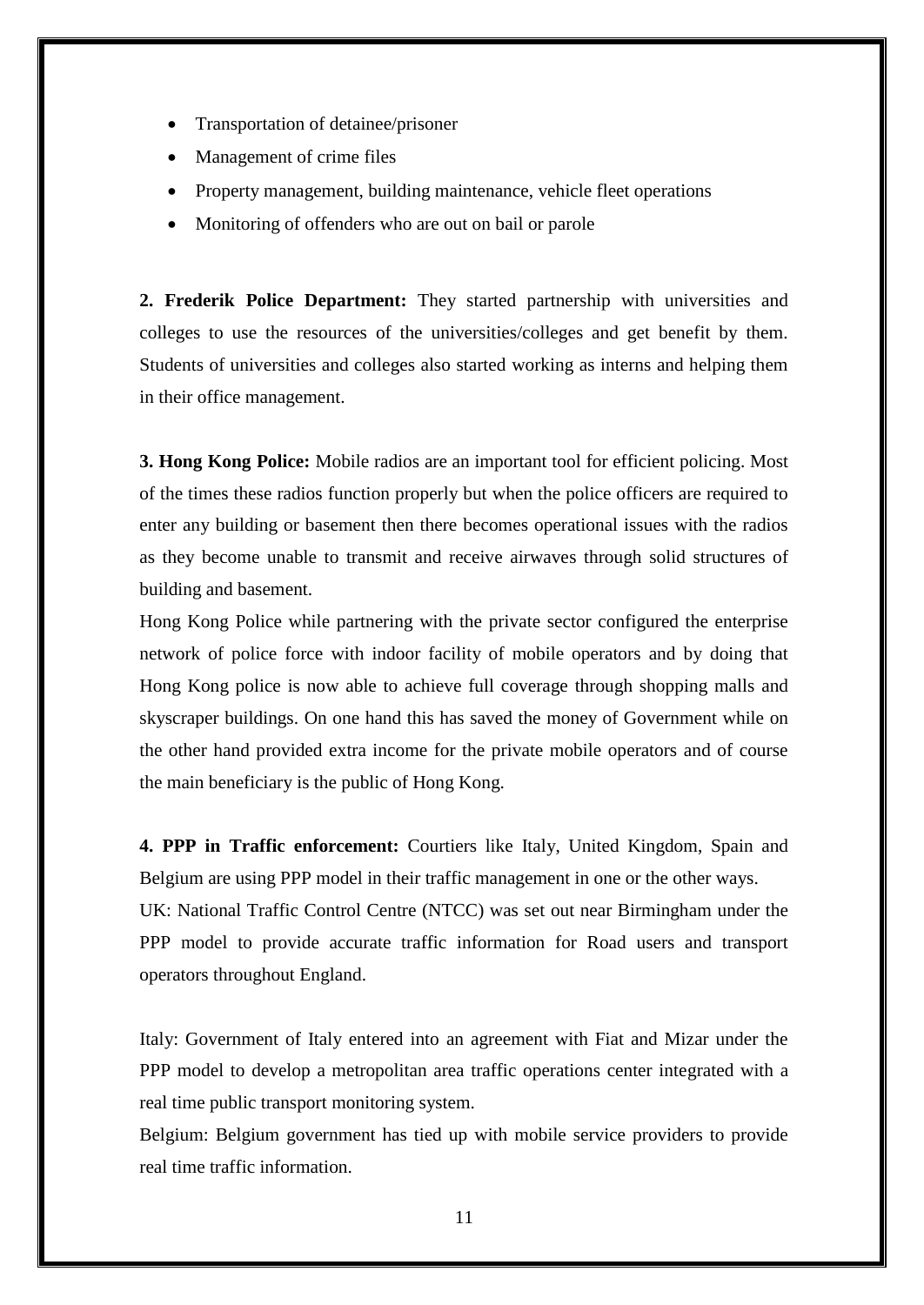Spain: By using PPP model, Spain is managing and financing motorways.

### **5. Other PPP models**

USA: under PPP model, USA has created the Overseas Security Advisory Council (OSAC) to promote security concepts and enhance co-operation between the US Department of State and US Organizations operating worldwide.

UK: While applying PPP model, UK has established the Security Information Service for Business Overseas (SISBO) which assists businesses by providing information on security and risks which they may face when operating in any particular market overseas.

World Economic Forum in its report<sup>9</sup> released in January 2016 recommended PPP model to be used against cybercrime. The recommendations mainly focus on following points:

- a) Public and private sectors should share more information related to cyber threats, vulnerability and consequences.
- b) Public and private sectors should work to create new platforms, strengthen existing platforms, and coordinate these platforms to increase informationsharing and improve investigations and prosecutions.
- c) Public and private sectors should cooperate to encourage and advance wider adoption of the Budapest Convention on Cybercrime, or, of the principles it promotes.
- d) Public and private sectors should work to build trust and discuss contentious topics related to cybercrime, such as encryption, cloud servers, data access and protection of privacy, to find appropriate solutions.
- e) Public and private sectors can engage in other initiatives aimed at reducing cybercrime.

<sup>9</sup> http://www3.weforum.org/docs/WEF\_Cybercrime\_Principles.pdf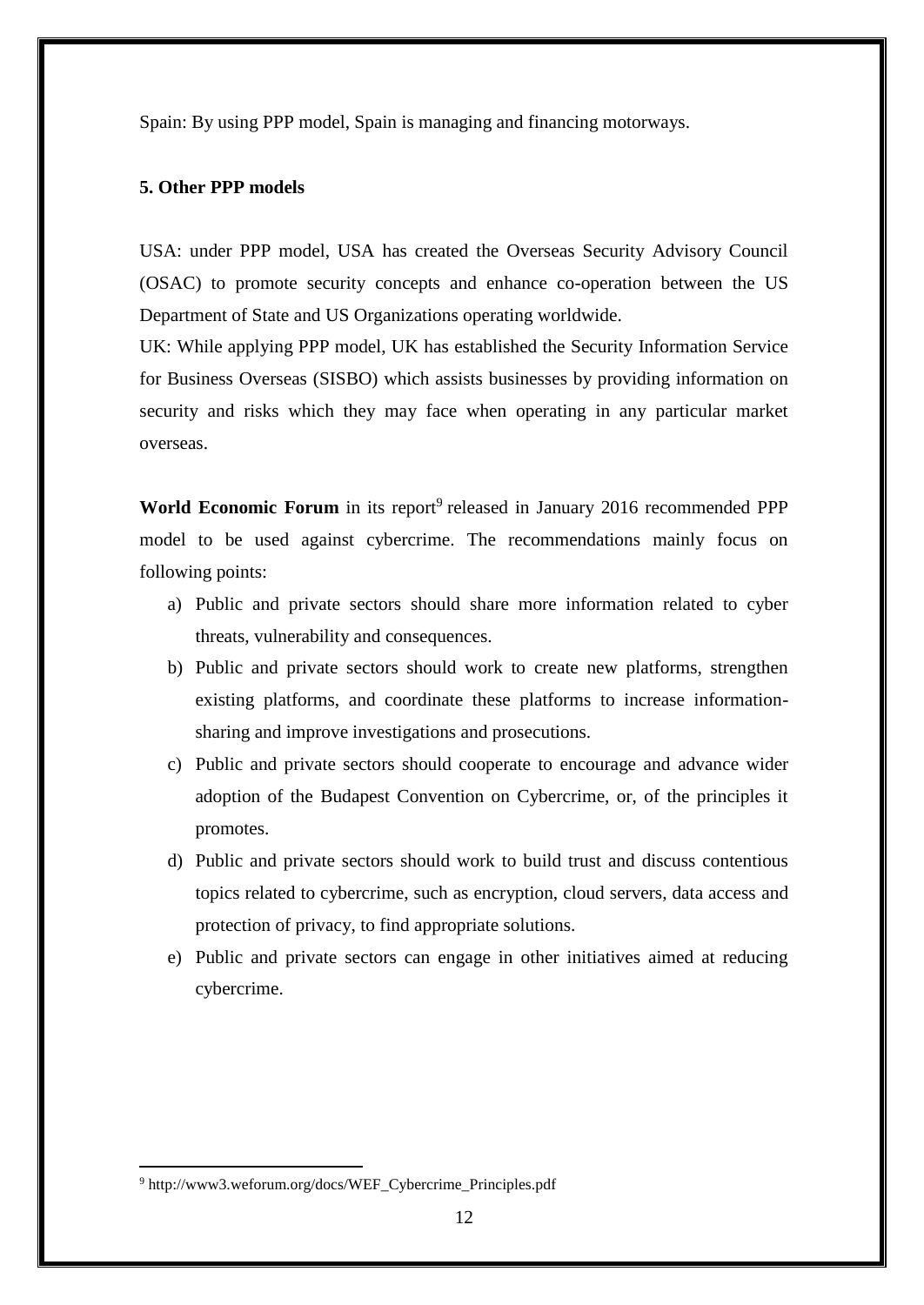## **SUGGESTED PARTNERSHIPS IN INDIA**

### **4.1 Technology Partnership**

Existing Indian Police App



An app launched by Prime Minister Narendra Modi on helps the citizen locate the nearest police stations wherever he or she is. Not just that, the Indian Police app provides the names of the police stations, the telephone numbers, the distance from the place where you are and how much time it will take to reach whichever police station one wants to go. 10

Drawback of this App

- Citizen do not have idea about which is the appropriate police station for him/her
- Finding and Calling on given number is like Dialing 100
- No information, details about dispatching of police van i.e. GPS location

<sup>10</sup> https://timesofindia.indiatimes.com/city/hyderabad/PM-Modi-launches-Indian-Police-app-that-helpsyou-locate-nearest-police-stations/articleshow/55642215.cms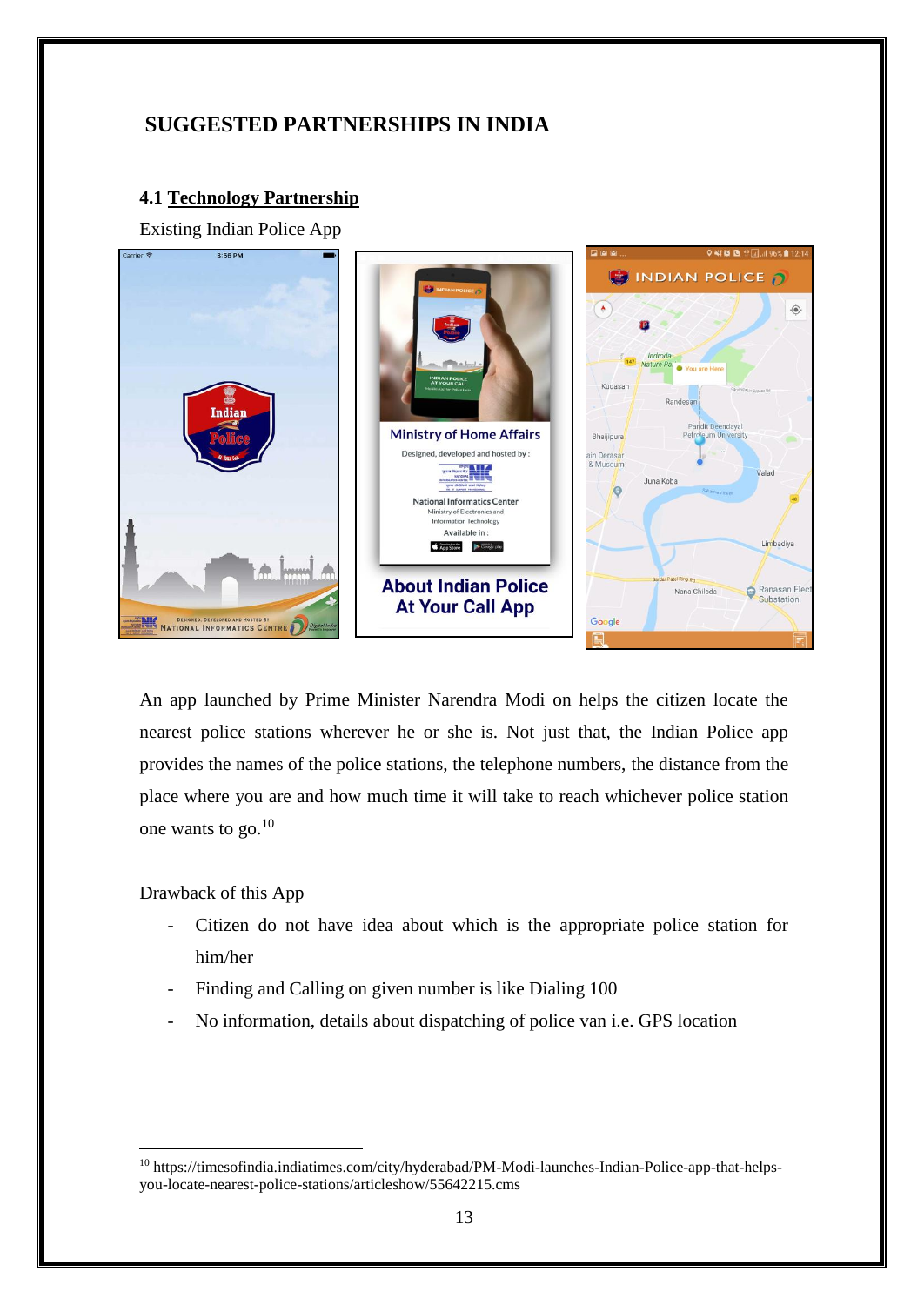Suggested partnership

Govt. can enhance existing app or can collaborate with Uber or Ola to have system. All PCR vans should be equipped with GPS. Citizen can simply push the button, can be connected to nearest police van and locate exact location of van. There are cases when we call on 100 or any police station/ chowki number, we do not have any clues whether van is dispatched or not.



#### **4.2 Infrastructure**

### Building

1

Infrastructure plays crucial role in public service delivery. Government fails to serve public due to lack of poor infrastructure. There are cases where police department have not proper infrastructure, in this circumstances how we can expect efficient and effective service from them. In this situation, infrastructure can be created with the help of public private partnership. One of good example is Satellite Police Station in Ahmedabad City which was built by Ahmedabad Nagrik Police Utkarsh Samiti at the cost of Rs. 90 lacs in the year 2005. <sup>11</sup> Corporate also can built this kind of

<sup>11</sup> https://vaastuyogam.com/wp-content/uploads/2014/02/Setellite\_Police\_Station\_02\_2014.pdf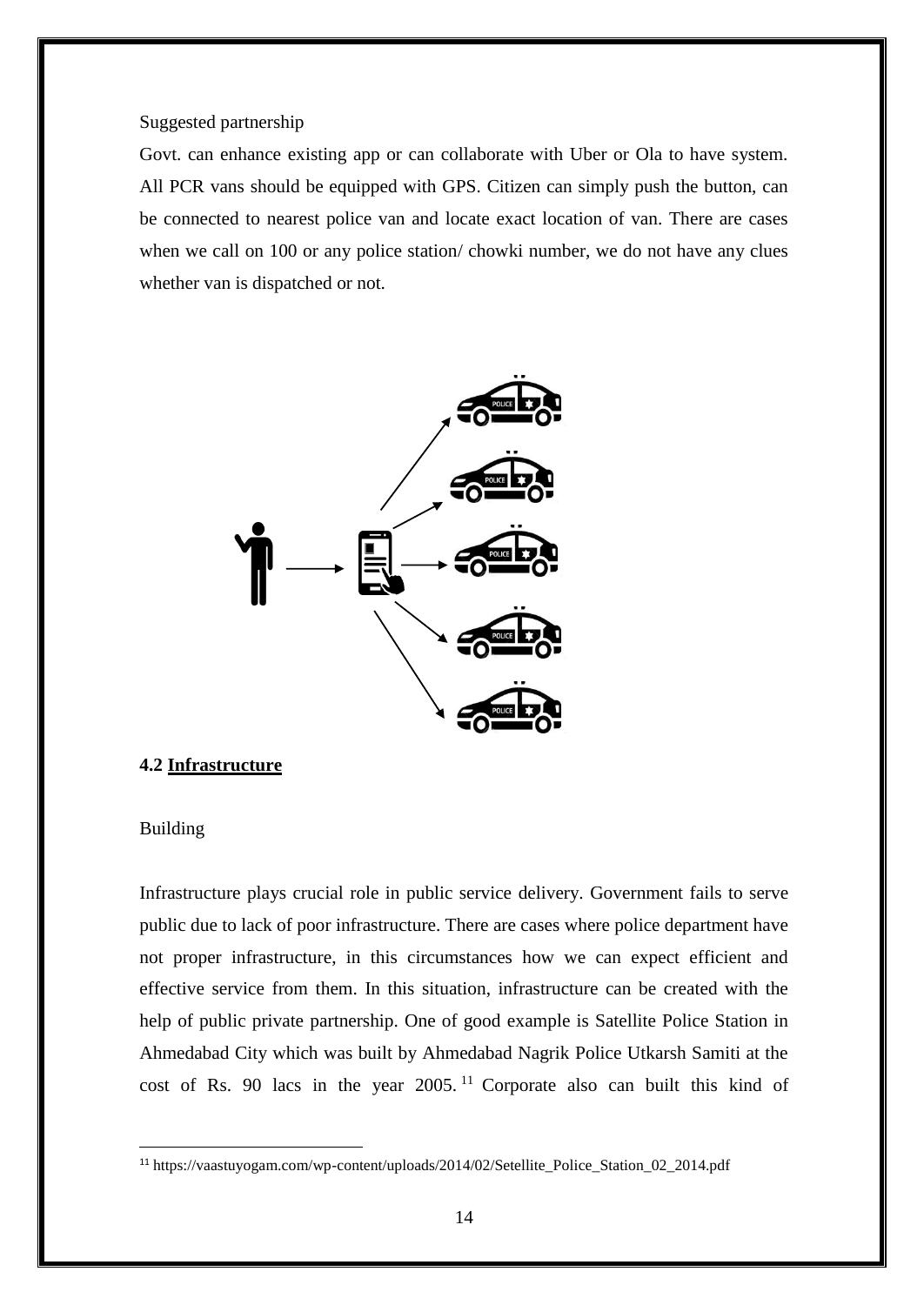infrastructure. This expenses should be considered as CSR expenses and amendment should be made for this purpose in Companies Act, 2013.



Image:- Satellite Police Station, Ahmedabad, Gujarat

### Waiting Area

Almost all police station and police chowkis suffer from basic facilities for visitors i.e. waiting area, washroom facilities, drinking water etc. This aggravate the problems for the victims and visitors. Additional infrastructure in the form of waiting area, small cafeteria, parking facility can be created for public under PPP mode. Kiosk also can be set up in waiting area to get details about visitors to police station, police chowki and visitors can put feedback after visiting the office. This feedback will help police administration to improve service delivery.

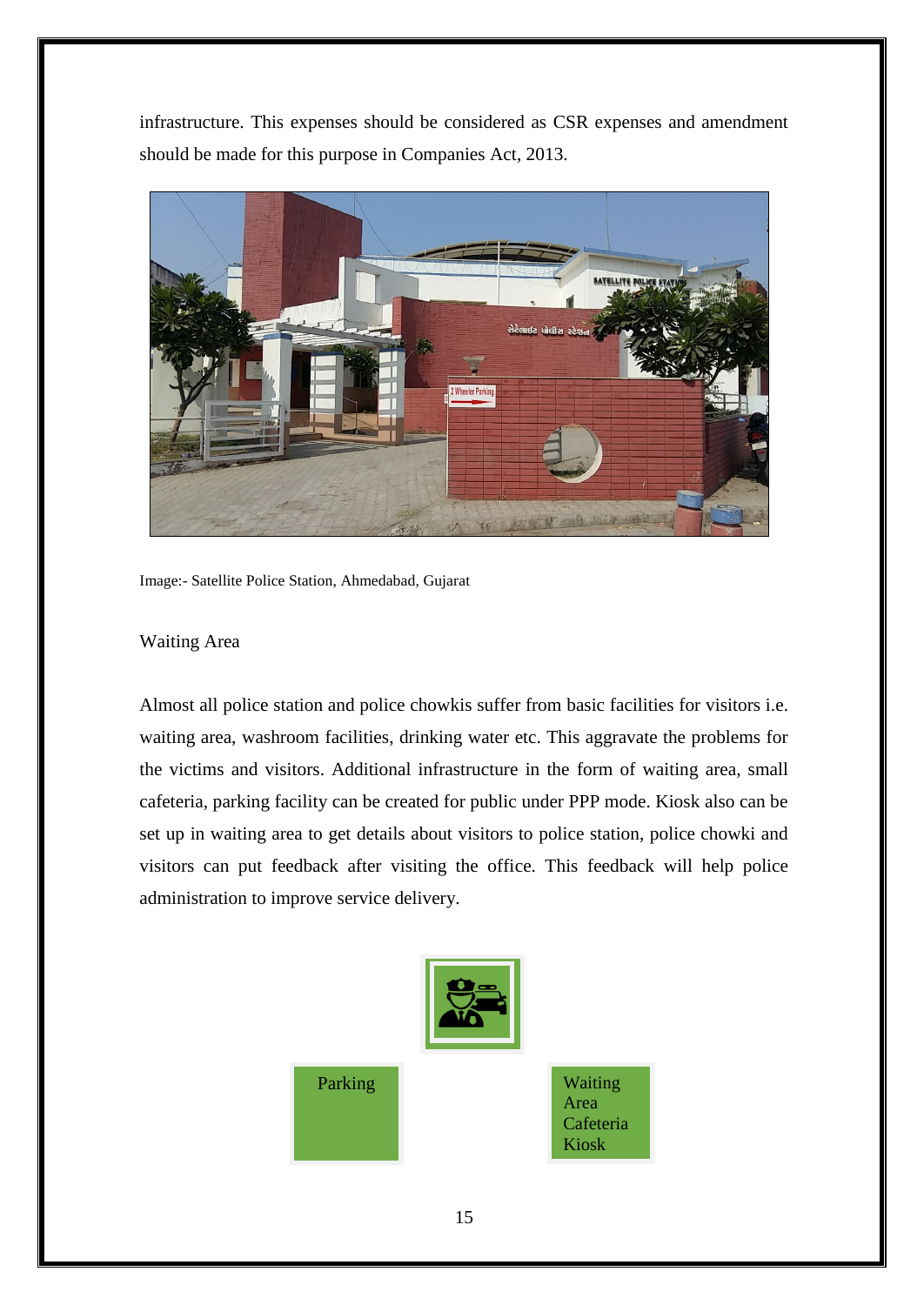#### Traffic Booth

Traffic Police plays a crucial role in traffic management for the country but basic amenities have been neglected to them. They serve their duties in harsh weather conditions for smooth functioning of traffic movement. Taking their plight into consideration, possible arrangements have been done for traffic police personnel by corporate, NGOs, business houses etc. as a part of social responsibility. Recently, Bruhat Bengaluru Mahanagara Palike (BBMP) has decided to build and upgrade chowkis for traffic police at 530 junctions under PPP model. BBMP is also taking up remodeling and construction of traffic umbrellas. The BBMP has finalized on the design prepared by Janaagraha (an NGO) and has also collected specification of the chowkis from the police department<sup>12</sup>



### **4.3 Outsourcing**

#### Traffic Management

1

There has been debate regarding outsourcing of some police functions. One of them is traffic management. Some states have moved in this direction. In Surat city, Traffic

<sup>12</sup> https://bangaloremirror.indiatimes.com/bangalore/others/traffic-police-can-soon-lead-a-shelteredlife/articleshow/63130119.cms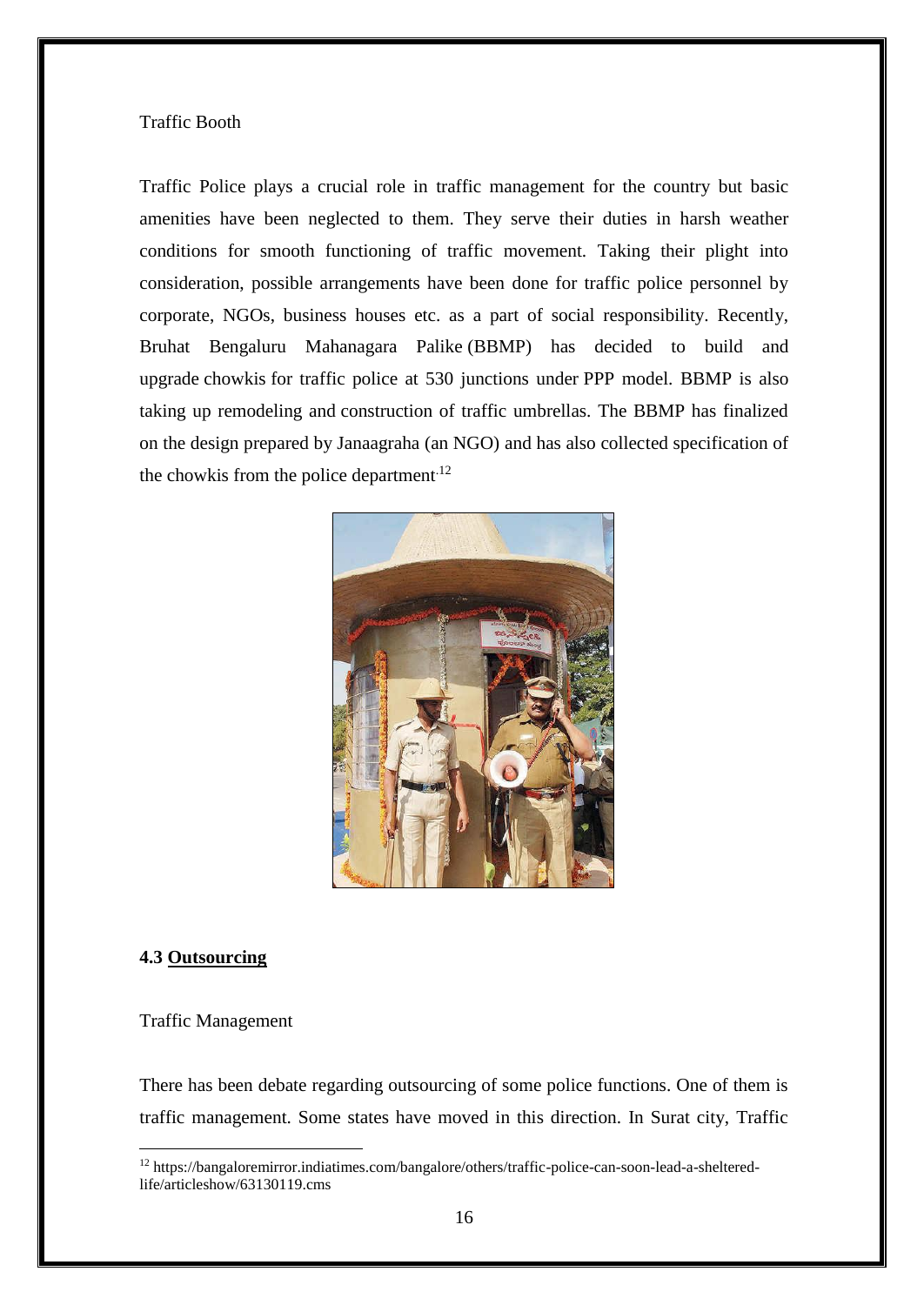Regulation Brigade (TRB) was established to help traffic police with their duties. This was replicated in other cities namely Anand, Ahmedabad, Rajkot, Vadodara.



## **4.4 Academic Partnership**

Academic partnership has become essential for enhancing police service delivery system. We all can see wide gap between police and academia and bridging this gap can ripe good results in Indian Police Administration. Recently, state of Gujarat has initiated and formed Police Academia Interaction Forum (PAIF) where four organizations namely Gujarat Police, Gujarat National Law University, Gandhinagar, Raksha Shakti University, Ahmedabad and Gujarat Forensic Sciences University, Gandhinagar joined hands together for police academia partnership.<sup>13</sup>

## **CONCLUDING REMARKS**

Indian Police is responsible for keeping in place the law and order of a vast nation like ours where new-age troubles arise on a daily basis. A unique characteristic about the country and its system lies in the fact that the nation gets troubled with a mixture of difficulties for e.g. religion or politics getting involved with a crime. Such instances make it doubly difficult to maintain the required law and order. But surely the system

<sup>13</sup> www.paif.gnlu.ac.in